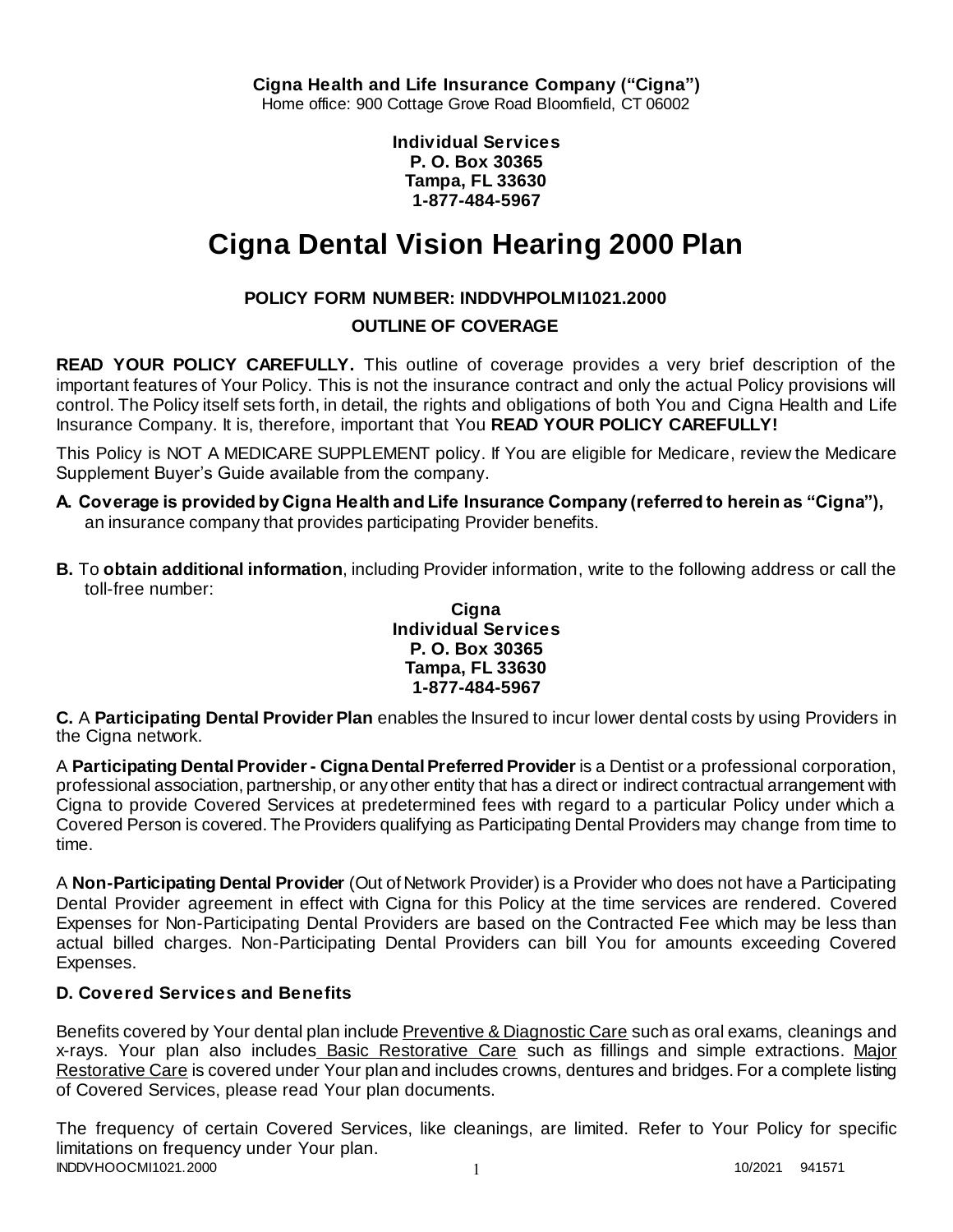## **Benefit Schedule**

The benefits outlined in the table below show the payment percentages for Covered Expenses **AFTER** any applicable Deductibles have been satisfied unless otherwise stated.

# **CIGNA DENTAL, VISION, AND HEARING INSURANCE** *The Schedule*

#### **For You and Your Dependents**

#### **The Schedule – Dental Benefits**

If You select a Participating Dental Provider, Your cost will be less than if You select a Non-Participating Dental Provider.

#### **Emergency Services**

The Benefit Percentage payable for Emergency Services charges made by a Non-Participating Dental Provider is the same Benefit Percentage as for Participating Dental Provider Charges. Dental Emergency services are required immediately to either alleviate pain or to treat the sudden onset of an acute dental condition. These are usually minor procedures performed in response to serious symptoms, which temporarily relieve significant pain, but do not effect a definitive cure, and which, if not rendered, will likely result in a more serious dental or medical complication.

#### **Dental Deductibles**

Dental Deductibles are expenses to be paid by You or Your Dependent. Dental Deductibles are in addition to any Coinsurance. Once the Dental Deductible maximum in The Schedule has been reached, You and Your family need not satisfy any further dental deductible for the rest of that year.

#### **Participating Dental Provider Payment**

Participating Dental Provider services are paid based on the Contracted Fee agreed upon by the Provider and Cigna.

#### **Non-Participating Dental Provider Payment**

Non-Participating Dental Provider services are paid based on the Contracted Fee.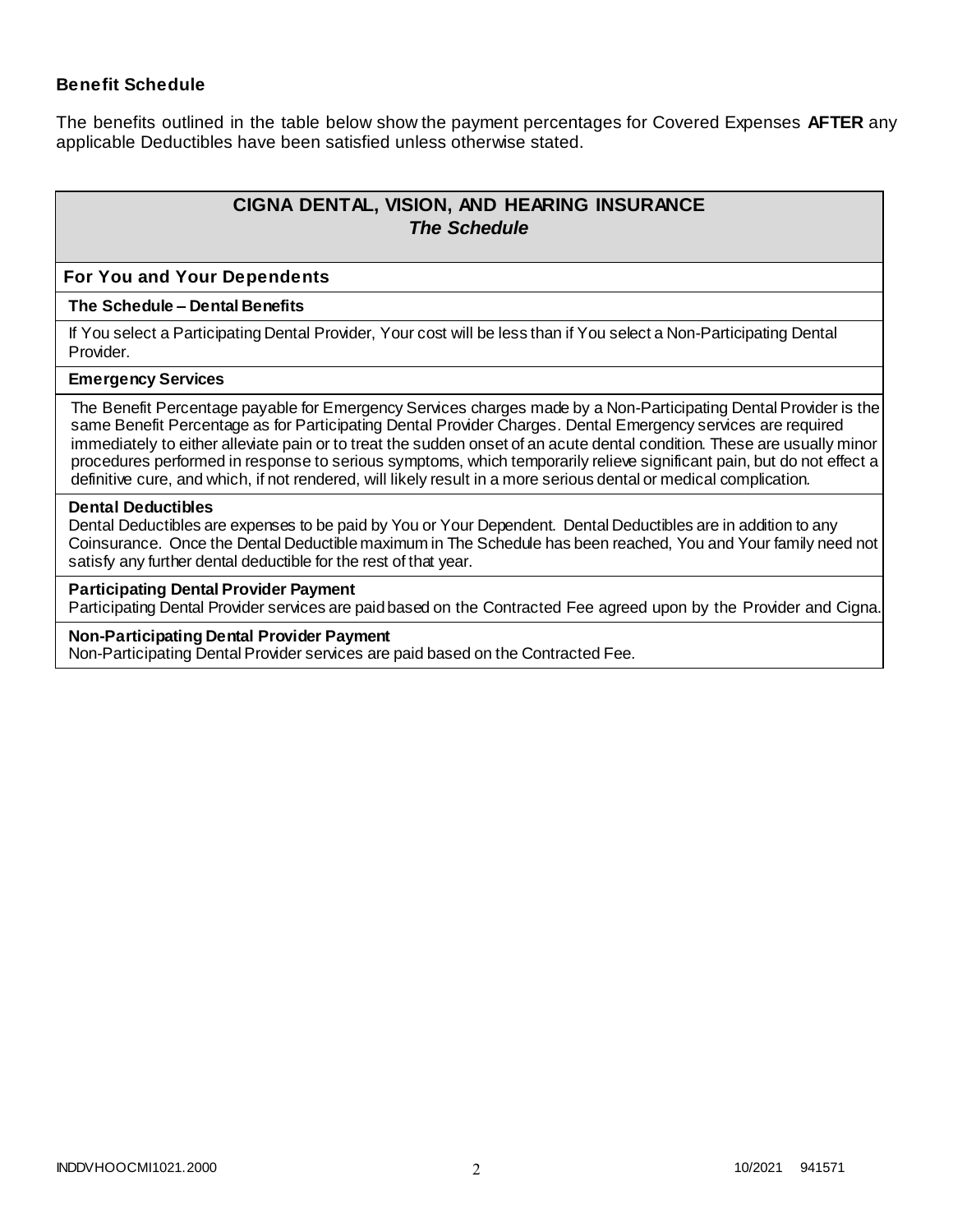| DENTAL BENEFIT HIGHLIGHTS                                                                                                                                                                                                                                          |                                                  |
|--------------------------------------------------------------------------------------------------------------------------------------------------------------------------------------------------------------------------------------------------------------------|--------------------------------------------------|
| Classes I, II, III<br><b>Calendar Year Maximum</b>                                                                                                                                                                                                                 | \$1,500 per person                               |
| <b>Calendar Year Dental Deductible</b><br>Individual                                                                                                                                                                                                               | \$100 per person<br>Not Applicable to Class I    |
| Class I                                                                                                                                                                                                                                                            | The Percentage of Covered Expenses the Plan Pays |
| Preventive Care<br>Oral Exams<br>Routine Cleanings<br>Routine X-rays<br>Non-Routine X-rays<br><b>Fluoride Application</b><br><b>Sealants</b><br>Space Maintainers (non-orthodontic)<br>Emergency Care to Relieve Pain                                              | 100%                                             |
| <b>Class II</b>                                                                                                                                                                                                                                                    | The Percentage of Covered Expenses the Plan Pays |
| <b>Basic Restorative</b><br>Fillings<br>Surgical Extraction of Impacted Teeth<br>Oral Surgery, Simple Extractions<br>Relines, Rebases, and Adjustments<br>Repairs - Bridges, Crowns, and Inlays<br>Repairs - Dentures                                              | 70% after dental deductible                      |
| <b>Class III</b>                                                                                                                                                                                                                                                   | The Percentage of Covered Expenses the Plan Pays |
| Major Restorative<br>Crowns / Inlays / Onlays<br>Root Canal Therapy / Endodontics<br><b>Minor Periodontics</b><br><b>Major Periodontics</b><br>Oral Surgery, All Except Simple Extractions<br>Prosthesis Over Implant<br>Anesthetics<br>Dentures<br><b>Bridges</b> | 50% after dental deductible                      |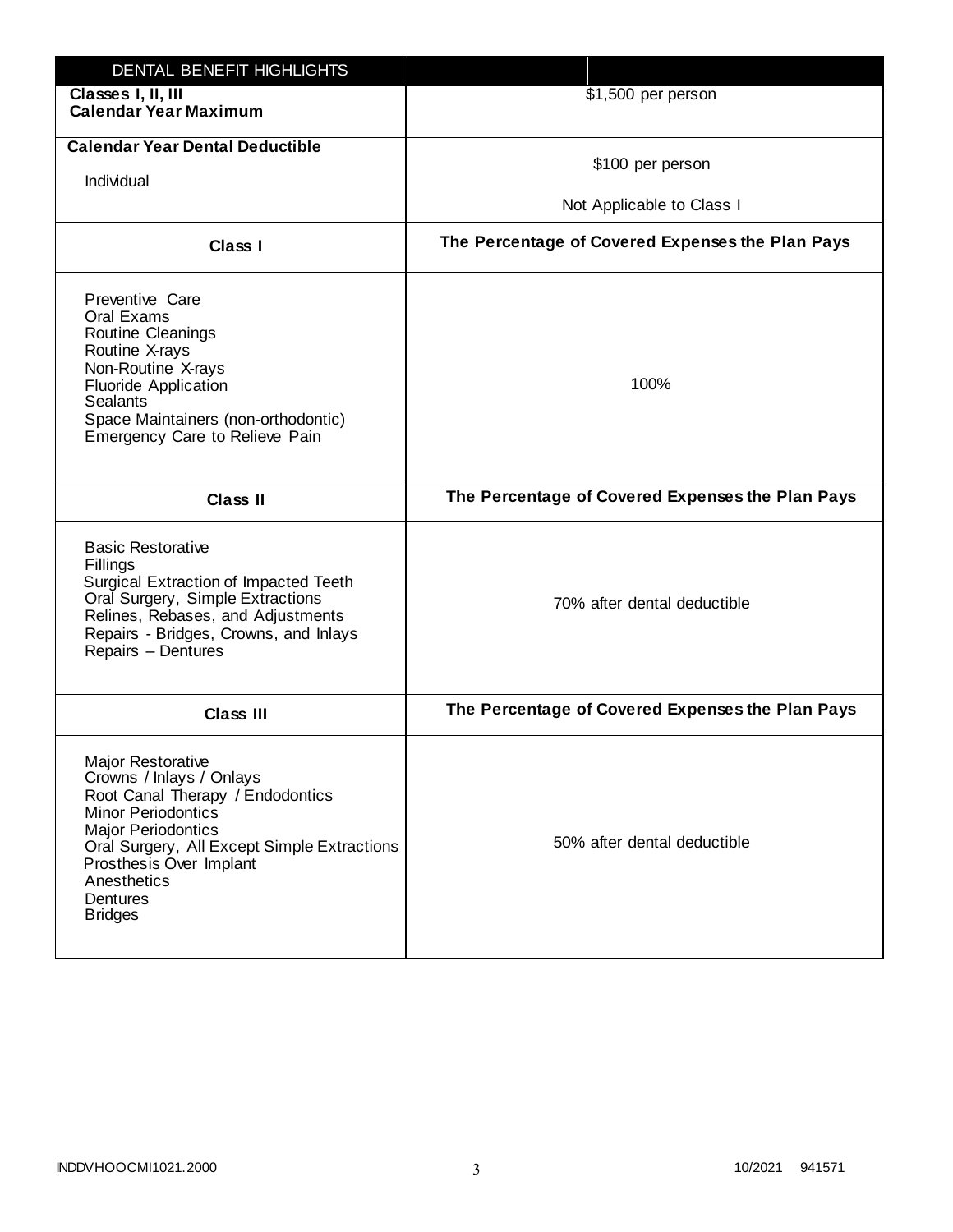| The Schedule - Vision Benefits                                                                  |                                                                                         |
|-------------------------------------------------------------------------------------------------|-----------------------------------------------------------------------------------------|
| VISION BENEFIT HIGHLIGHTS                                                                       |                                                                                         |
| Eye Examinations, including refraction                                                          | The plan pays 50% of expenses, not to exceed a \$75 calendar<br>year maximum per person |
| Materials (corrective eyeglasses or contact<br>lenses, including fittings and follow-up visits) | \$200 calendar year maximum per person                                                  |

| The Schedule - Hearing Benefits                             |                                        |
|-------------------------------------------------------------|----------------------------------------|
| <b>HEARING BENEFIT HIGHLIGHTS</b>                           |                                        |
| <b>Hearing Examinations</b>                                 | \$50 calendar year maximum per person  |
| Materials (Hearing Aids, including fittings<br>and repairs) | \$500 calendar year maximum per person |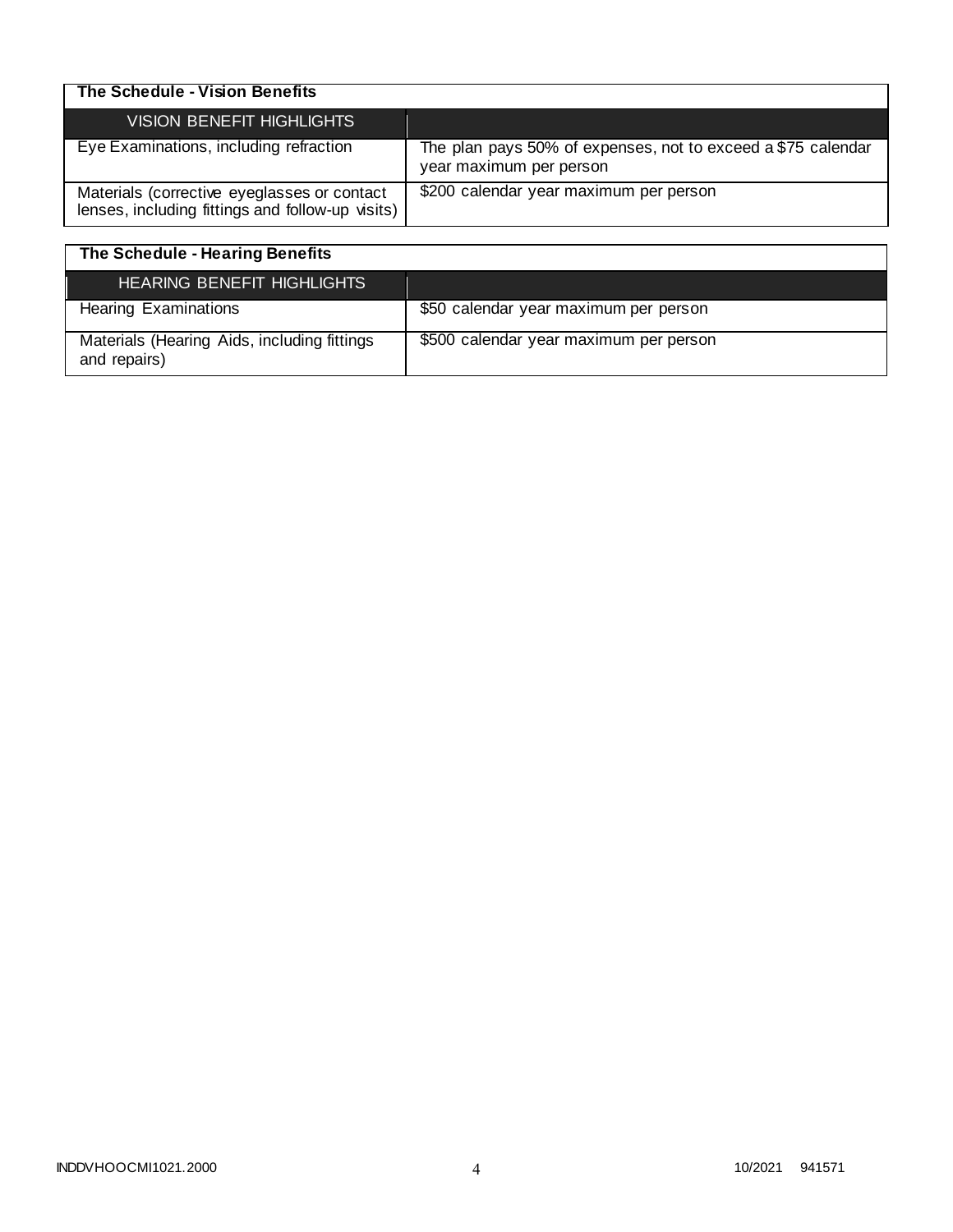# **Waiting Periods**

A Covered Person may access their dental, vision, and hearing benefit insurance once he or she has satisfied the following waiting periods:

- There is no waiting period for Class I or II dental benefits or for vision and hearing benefits.
- After 12 consecutive months of coverage dental benefits will increase to include the list of Class III procedures.

## **Missing Teeth Limitation**

There is no payment for replacement of teeth that are missing when a person first becomes insured. This payment limitation no longer applies after 24 months of continuous coverage.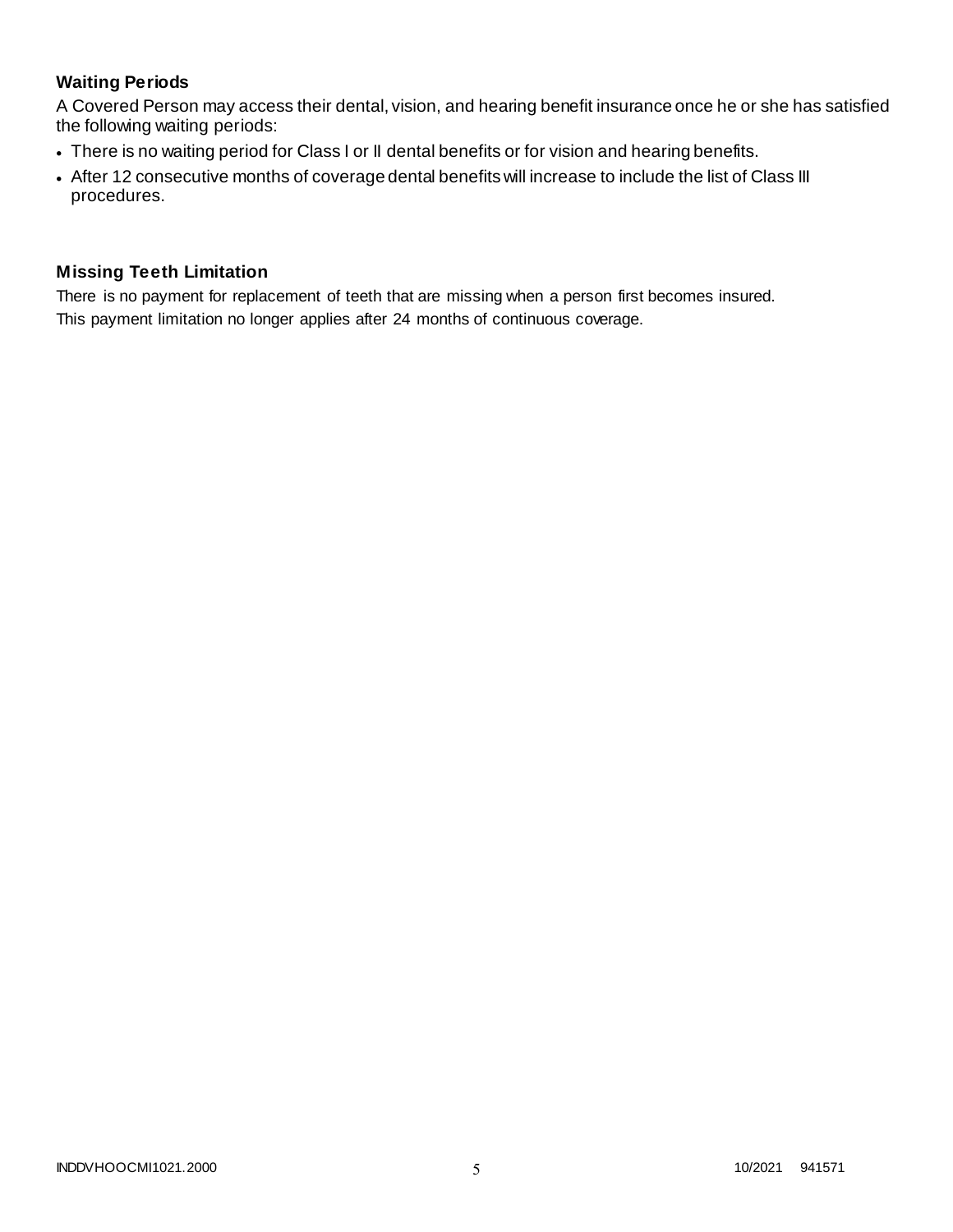# **E. Insured's Financial Responsibility**

The Insured is responsible for paying the monthly or quarterly premium on a timely basis. The Insured is also responsible to pay Providers for charges that are applied to the Deductibles, Coinsurance, and any amounts charged by Non-Participating Dental Providers in excess of the Contracted Fee. In addition, any charges for Medically Necessary and/or Dentally Necessary items that are excluded under the Policy are the responsibility of the Insured.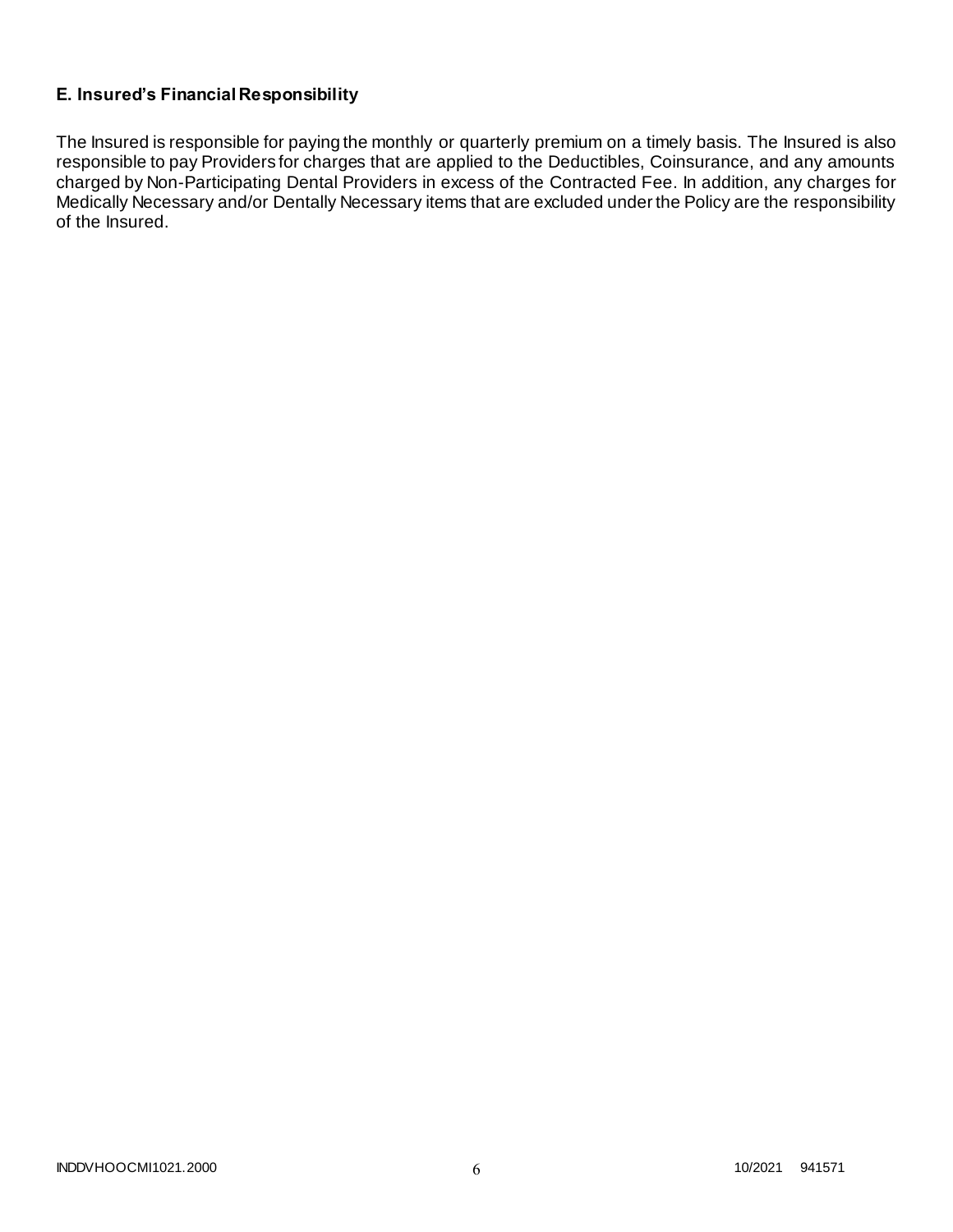# **F. Exclusions and Limitations: What Is Not Covered By This Policy**

# **Expenses Not Covered**

Covered Expenses will not include, and no payment will be made for:

- procedures which are not included in the list of Covered Dental Services, Covered Vision Services, or Covered Hearing Services;
- cone beam imaging;
- instruction for plaque control, oral hygiene and diet;
- core build-ups;
- veneers;
- precious or semi-precious metals for crowns, bridges and abutments;
- restoration of teeth which have been damaged by erosion, attrition or abrasion;
- bite registrations; precision or semi-precision attachments; or splinting;
- implants or implant related services;
- orthodontic treatment, except for the treatment of cleft lip and cleft palate;
- general anesthesia or intravenous sedation, when used for the purposes of anxiety control or patient management is not covered; may be considered only when medically or dentally necessary and when in conjunction with covered complex oral surgery;
- athletic mouth guards;
- services performed solely for cosmetic reasons;
- personalization or decoration of any dental device or dental work;
- replacement of an appliance per benefit guidelines;
- services that are medical in nature:
- services and supplies received from a hospital;
- prescription drugs;
- plano lenses:
- VDT (video display terminal)/computer eyeglass benefit;
- medical or surgical treatment of the eyes;
- any type of corrective vision surgery, including LASIK surgery, radial ketatonomy (RK), automated lamellar keratoplasty (ALK), or conductive keratoplasty (CK);
- Orthoptic or vision training and any associated supplemental testing;
- any eye examination, or any corrective eyewear, required by an employer as a condition of employment;
- safety eyewear;
- sub-normal vision aids or non-prescription lenses;
- Magnification or low vision aids not shown as covered in the Schedule of Vision Coverage;
- Assistive Listening Devices (ALDs);
- medical and/or surgical treatment of the internal or external structures of the ear, including but not limited to Cochlear implants;
- Hearing Aids not prescribed by a Licensed Hearing Care Professional;
- ear protective devices or plugs;
- Hearing Aids maintenance/service contracts, ear molds and other miscellaneous repairs;
- Hearing Aids purchased online or over the counter (OTC); or
- Disposable Hearing Aids.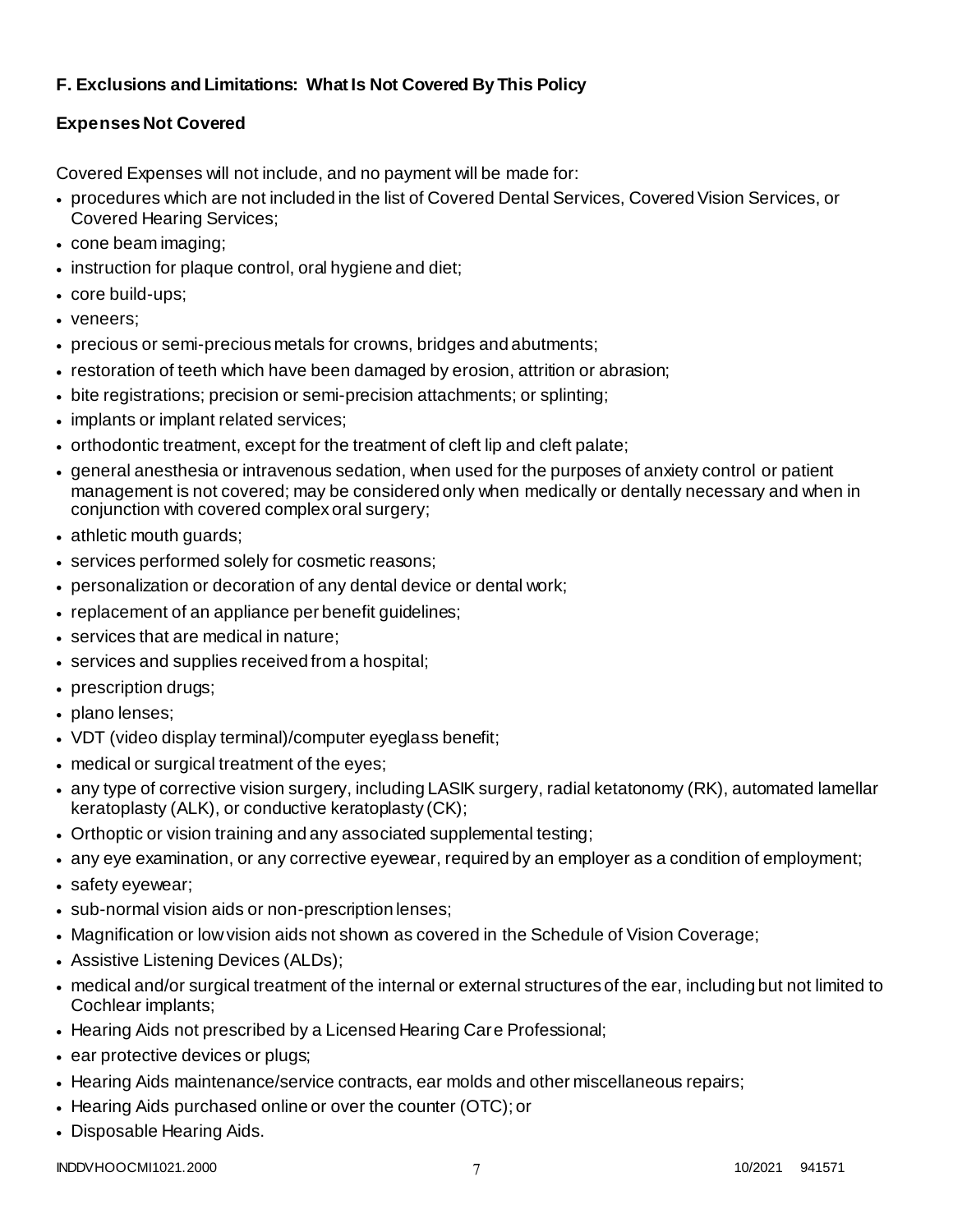## **General Limitations**

No payment will be made for expenses incurred for You or any one of Your Dependents:

- For services not specifically listed as Covered Services in this Policy;
- For services or supplies that are not Medically Necessary;
- For services received before the Effective Date of coverage;
- For services received after coverage under this Policy ends;
- For services for which You have no legal obligation to pay or for which no charge would be made if You did not have insurance coverage;
- For Professional services or supplies received or purchased directly or on Your behalf by anyone, including a Provider, from any of the following:
	- **Yourself or Your employer;**
	- a person who lives in the Covered Person's home, or that person's employer;
	- a person who is related to the Covered Person by blood, marriage or adoption, or that person's employer.
- for or in connection with an Injury arising out of, or in the course of, any employment for wage or profit;
- for or in connection with a Sickness which is covered under any workers' compensation or similar law;
- for charges made by a Hospital owned or operated by or which provides care or performs services for, the United States Government, if such charges are directly related to a condition which occurred while serving in the military or an associated auxiliary unit;
- services or supplies received due to an act of war, declared or undeclared while serving in the military or an associated auxiliary unit;
- to the extent that payment is unlawful where the person resides when the expenses are incurred;
- for charges which the person is not legally required to pay;
- for charges which would not have been made if the person had no insurance;
- to the extent that billed charges exceed the rate of reimbursement as described in the Schedule;
- for charges for unnecessary care, treatment or surgery;
- to the extent that You or any of Your Dependents is in any way paid or entitled to payment for those expenses by or through a public program, other than Medicaid;
- for or in connection with experimental procedures or treatment methods not approved by the American Dental Association or the appropriate dental specialty society;
- Procedures that are a covered expense under any other plan which provides dental, vision, or hearing benefits;
- To the extent that benefits are paid or payable for those expenses under the mandatory part of any auto insurance policy written to comply with a "no-fault" insurance law or an uninsured motorist insurance law. Cigna will take into account any adjustment option chosen under such part by You or any one of Your Dependents.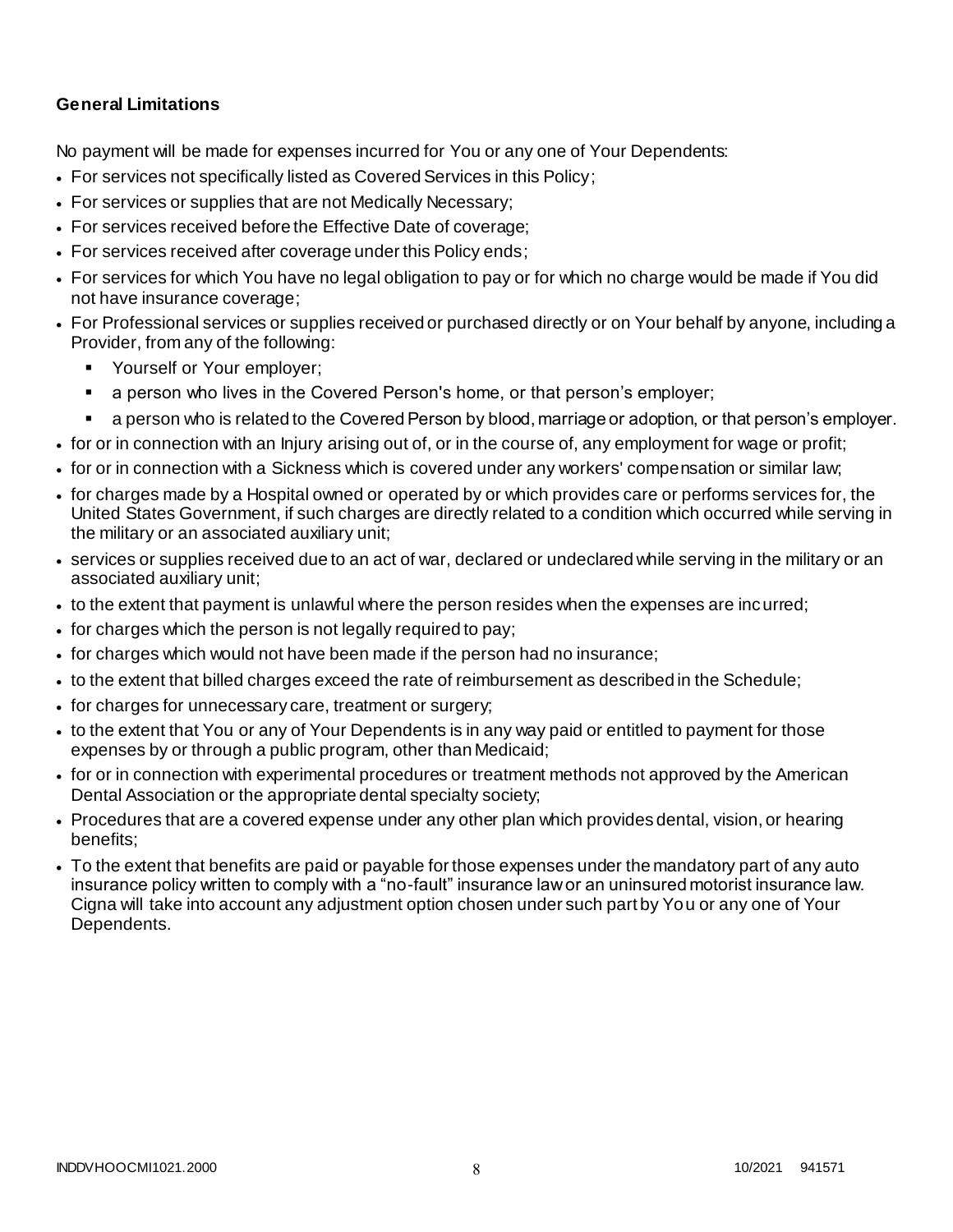## **G. Predetermination of Dental Benefits Program**

Predetermination of Benefits is a voluntary review of a Dentist's proposed treatment plan and expected charges. It is not preauthorization of service and is not required.

The treatment plan should include supporting pre-operative x-rays and other diagnostic materials as requested by Cigna's dental consultant. If there is a change in the treatment plan, a revised plan should be submitted.

Cigna will determine covered dental expenses for the proposed treatment plan. If there is no Predetermination of Benefits, Cigna will determine covered dental expenses when it receives a claim.

Review of proposed treatment is advised whenever extensive dental work is recommended when charg es exceed **\$500**.

Predetermination of Benefits is not a guarantee of a set payment. Payment is based on the services that are actually delivered and the coverage in force at the time services are completed.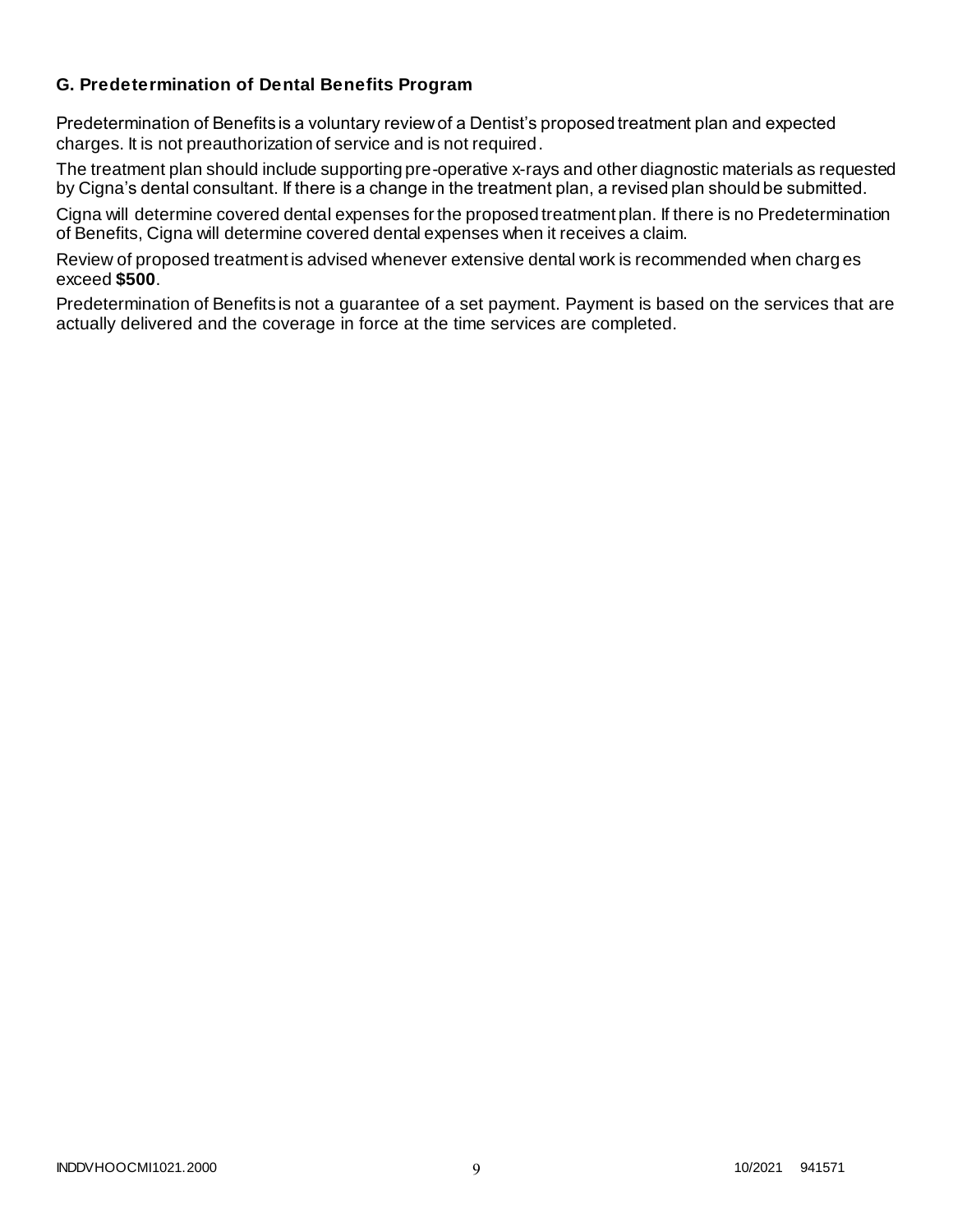## **H. General Provisions**

### **WHEN YOU HAVE A GRIEVANCE OR AN APPEAL**

For the purposes of this section, any reference to "You," "Your" or "Yourself" also refers to a representative or Provider designated by You to act on Your behalf, unless otherwise noted.

We want You to be completely satisfied with the care You receive. That is why We have established a process for addressing Your concerns or grievances and solving Your problems.

#### **Start with Member Services**

We are here to listen and help. If You have a concern or grievance regarding a person, a service, the quality of care, or contractual benefits, You can call Our toll-free number and explain Your concern or grievance to one of Our Customer Service representatives. You can also express that concern or grievance in writing. Please call or write to Us at the following:

Customer Services Toll-Free Number or address on mycigna.com, explanation of benefits or claim form

We will do Our best to resolve the matter on Your initial contact. If We need more time to review or investigate Your concern or grievance, We will get back to You as soon as possible, but in any case within 30 days.

If You are not satisfied with the results of a coverage decision, You can start the appeals procedure.

#### **Appeals Procedure**

Cigna has a two step appeals procedure for coverage decisions. To initiate an appeal, You must submit a request for an appeal in writing within 365 days of receipt of a denial notice. You should state the reason why You feel Your appeal should be approved and include any information supporting Your appeal. If You are unable or choose not to write, You may ask to register Your appeal by telephone. Call or write to Us at the toll-free number or address on Your Benefit Identification card, explanation of benefits or claim form.

#### **Level One Appeal**

Your appeal will be reviewed with a full investigation and the decision made by someone not involved in the initial decision. Appeals involving Medical Necessity or clinical appropriateness will be considered by a health care professional. The health care professional will have knowledge of the medical condition, procedure or treatment indicated in the appeal; they are licensed in the same profession and have a similar specialty; they were not involved in any part of the initial investigation of the complaint or grievance and were not involved until now in the appeal; and do not have a direct business relationship with You or the initial Provider that recommended the procedure, treatment or service in the appeal.

For level one appeals, We will respond in writing with a decision of the investigation within 30 calendar days after We receive an appeal for a postservice coverage determination.

If You are not satisfied with Our level-one appeal decision, You may request a level-two appeal.

#### **Level Two Appeal**

If You are dissatisfied with Our level one appeal decision, You may request a second review. To start a level two appeal, follow the same process required for a level one appeal.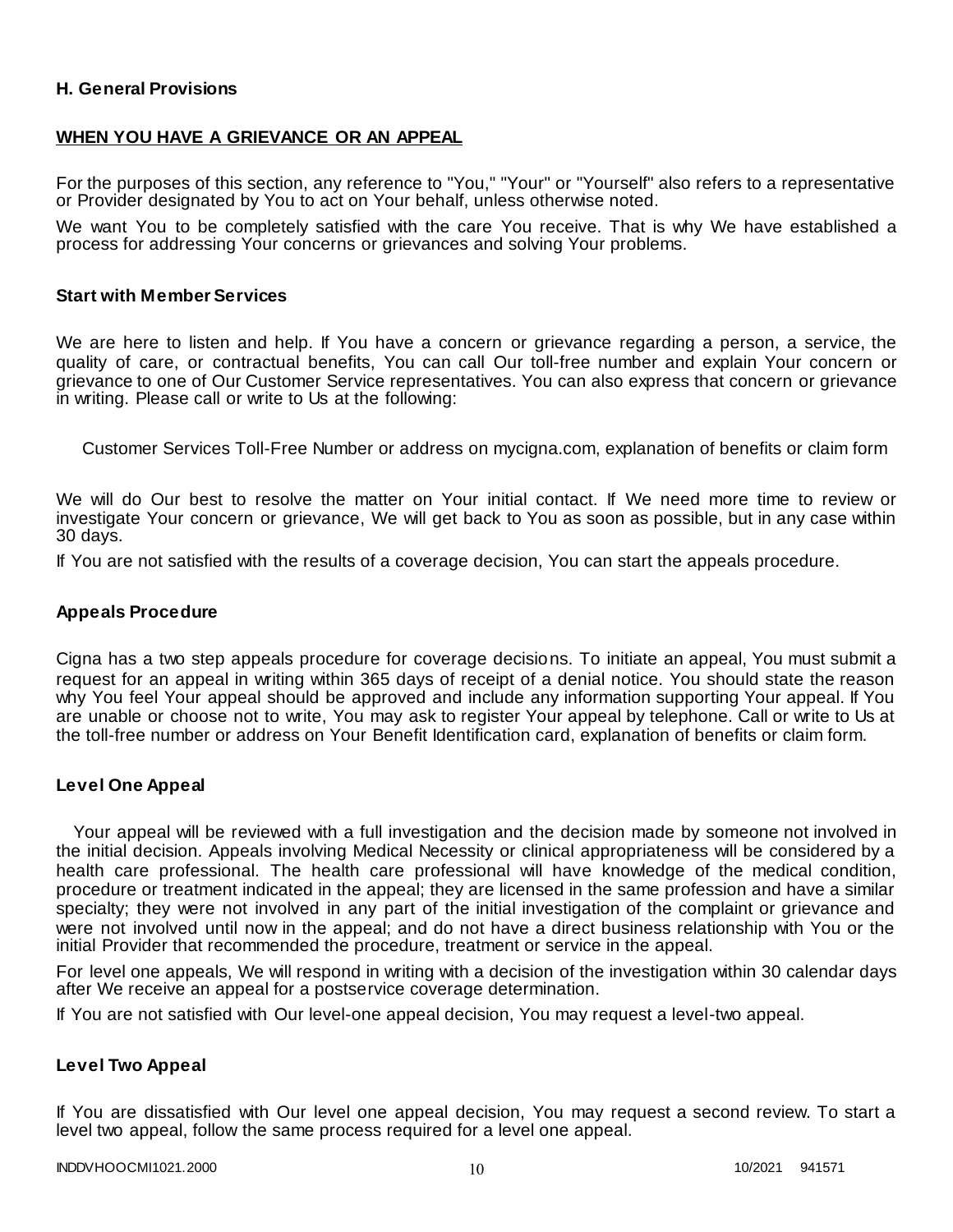Most requests for a second review will be conducted by the Appeals Committee, which consists of at le ast three people. Anyone involved in the prior decision may not vote on the Committee. For appeals involving Medical Necessity or clinical appropriateness, the Committee will consult with at least one Dentist reviewer in the same or similar specialty as the care under consideration. You may present Your situation to the Committee in person or by conference call.

For level two appeals We will acknowledge in writing that We have received Your request and schedule a Committee review. For postservice claims, the Committee review will be completed within 30 calendar days. You will be notified in writing of the Committee's decision within five working days after the Committee meeting, and within the Committee review time frames above if the Committee does not approve the requested coverage.

## **Expedited Appeal**

An expedited appeal applies if a grievance is submitted and a Provider, orally or in writing, attests that the time frame for a grievance under a normal Level One Appeal would seriously jeopardize the life or health of the Covered Person or would jeopardize the Covered Person's ability to regain maximum function. A determination will be made by Us not later than 72 hours after receipt of an expedited appeal. Within 10 days after receipt of a determination, the Covered Person may request a determination of the matter by the director under an external appeal process. If the determination by Us is made orally, We shall provide a written confirmation of the determination to the Covered Person not later than 2 business days after the oral determination.

## **Notice of Benefit Determination on Appeal**

Every notice of an appeal decision of the investigation will be provided in writing or electronically and, if an adverse determination, will include:

- (1) the specific reason or reasons for the denial decision;
- (2) reference to the specific Policy provisions on which the decision is based;
- (3) a statement that the claimant is entitled to receive, upon request and free of charge, reasonable access to and copies of all documents, records, and other Relevant Information as defined;
- (4) upon request and free of charge, a copy of any internal rule, guideline, protocol or other similar criterion that was relied upon in making the adverse determination regarding Your appeal, and an explanation of the scientific or clinical judgment for a determination that is based on a medical necessity, experimental treatment or other similar exclusion or limit.

All records related to the grievance will be maintained by Cigna Health and Life Insurance Company for a minimum of two years following the year the grievance was filed.

## **Relevant Information**

Relevant Information is any document, record, or other information which was relied upon in making the benefit determination; was submitted, considered, or generated in the course of making the benefit determination, without regard to whether such document, record, or other information was relied upon in making the benefit determination; demonstrates compliance with the administrative processes and safeguards required by federal law in making the benefit determination; or constitutes a statement of policy or guidance with respect to the plan concerning the denied treatment option or benefit or the claimant's diagnosis, without regard to whether such advice or statement was relied upon in making the benefit determination.

#### **External Appeal Process**

INDDVHOOCMI1021.2000 11 10/2021 941571 Once the appeals and grievance process has been exhausted, You have the right to request an external appeal review within 127 days after receipt of our adverse decision or coverage denial with the Director of the Michigan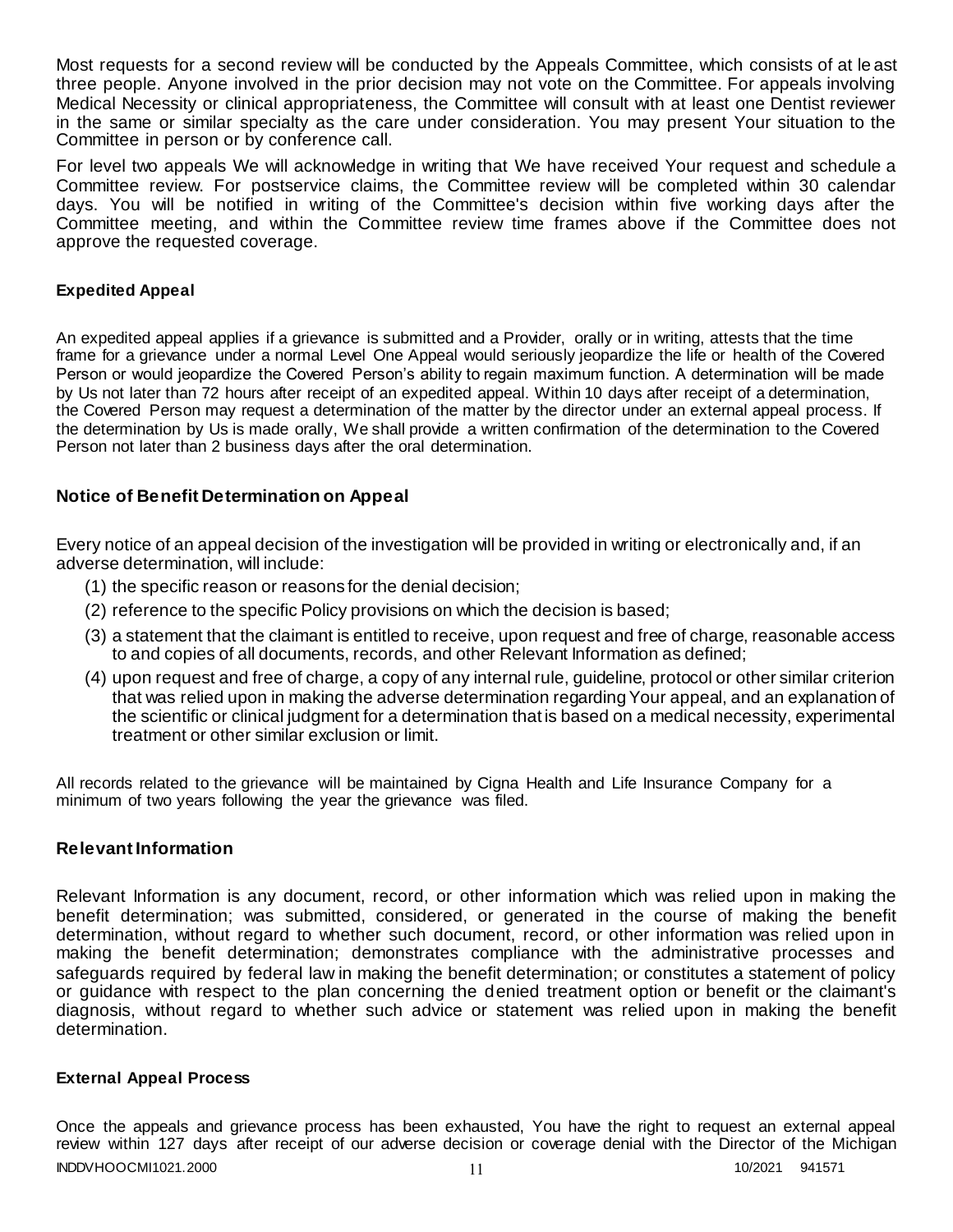Department of Insurance and Financial Services. The request for an external review must be in writing and should include all necessary information and documents pertaining to the adverse decision. As part of the request for an external review, You must provide written consent authorizing the Director to obtain all necessary medical records from both Us and any health care Provider used for review purposes regarding the decision to deny, limit, reduce or terminate coverage. All medical records used in the external review process will be held in confidence.

You may contact the Michigan's Department of Insurance and Financial Services at: Department of Insurance and Financial Services Office of General Counsel – Appeals Section (by mail) P.O. Box 30220 Lansing, MI 48909-7720 (by courier/delivery) 530 W. Allegan Street, 7th Floor Lansing MI 48933 Online Portal: https://difs.state.mi.us/Complaints/ExternalReview.aspx E-mail: DIFS-HealthAppeal@michigan.gov Phone: (877) 999-6442 Fax: (517) 284-8837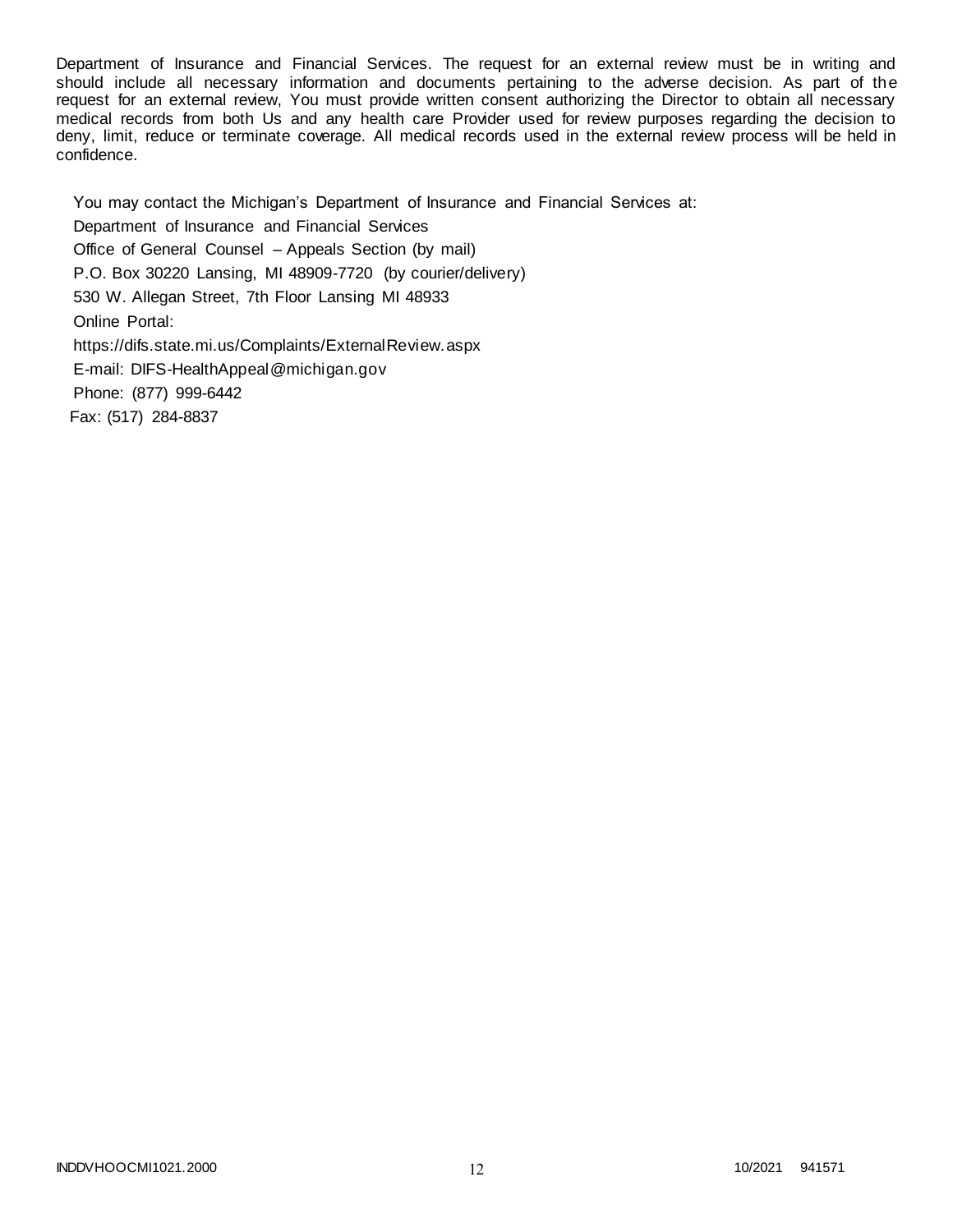# **I. Participating Dental Providers**

Cigna will provide a current list of Dentists currently participating with Cigna and their locations to each Covered Person upon request.

To verify if a Dentist is currently participating with Cigna and is accepting new Cigna Insureds, the Covered Person should visit Our website at mycigna.com.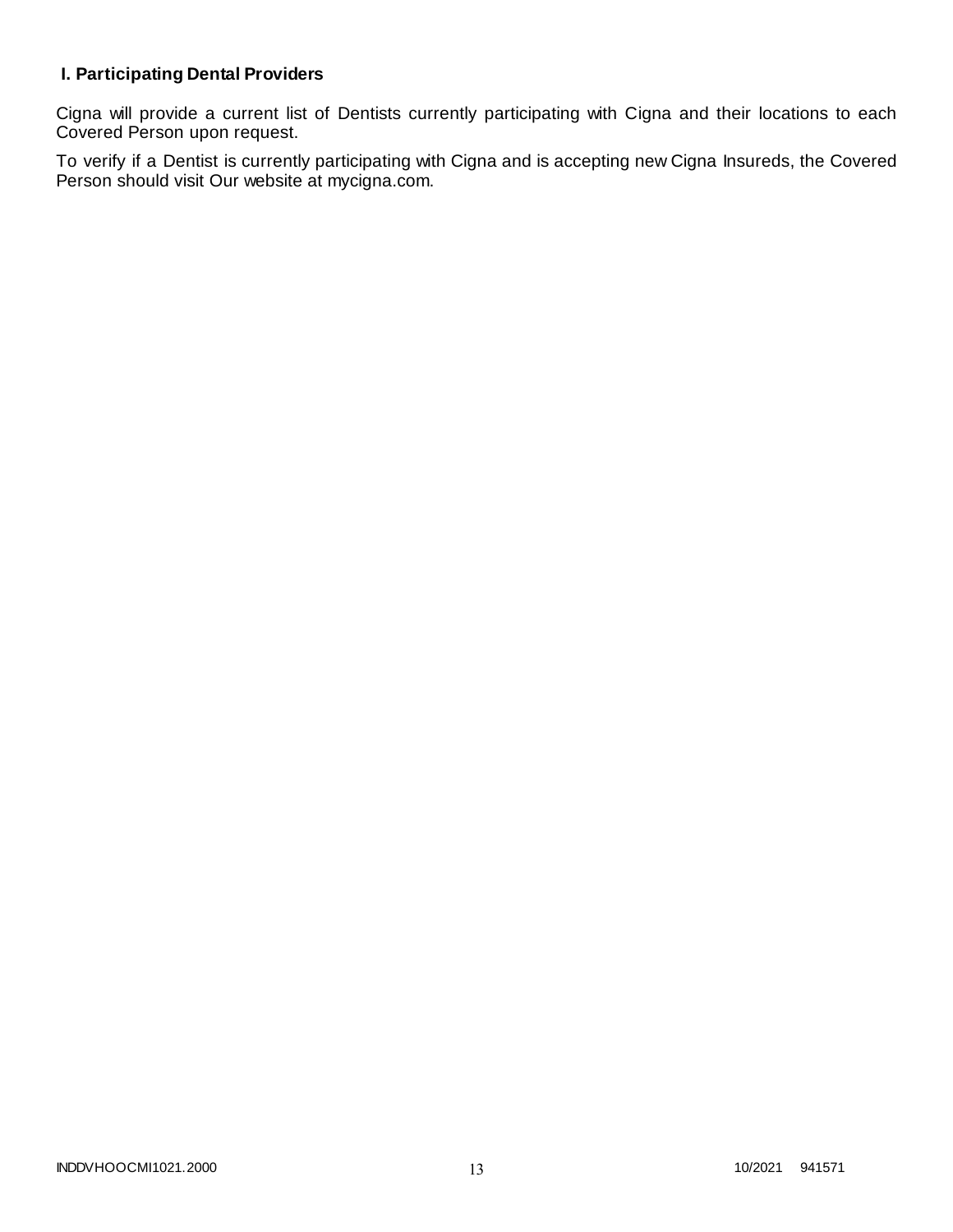## **J. Renewability, Eligibility, and Continuation**

1. The Policy will renew except for the specific events stated in the Policy. Cigna may change the premiums of the Policy with 60 days written notice to the Insured. However, Cigna will not refuse to renew or change the premium schedule for the Policy on an individual basis, but only for all Insureds in the same class and covered under the same Policy as You.

2. The individual plan is designed for residents of Michigan who are not enrolled under or covered by any other group or individual health coverage. You must notify Cigna of all changes that may affect any Covered Person's eligibility under the Policy.

3. You or Your Dependent(s) will become ineligible for coverage:

- When premiums are not paid according to the due dates and grace periods described in the premium section.
- With respect to Your Spouse, Domestic Partner, or partner to a Civil Union: when the Spouse is no longer married to the Insured or when the union is dissolved.
- With respect to You and Your Family Member(s): when You no longer meet the requirements listed in the Conditions of Eligibility section.
- The date the Policy terminates.
- When the Insured no longer lives in the Service Area.

4. If a Covered Person's eligibility under this Plan would terminate due to the Insured's death, divorce or if other Dependents would become ineligible due to age or no longer qualify as dependents for coverage under this Plan; except for the Insured's failure to pay premium, the Covered Person's insurance will be continued if the Covered Person exercising the continuation right notifies Cigna and pays the appropriate monthly premium within 60 days following the date this Policy would otherwise terminate. Any waiting periods in the new Plan will be considered as being met to the extent coverage was in force under this Plan.